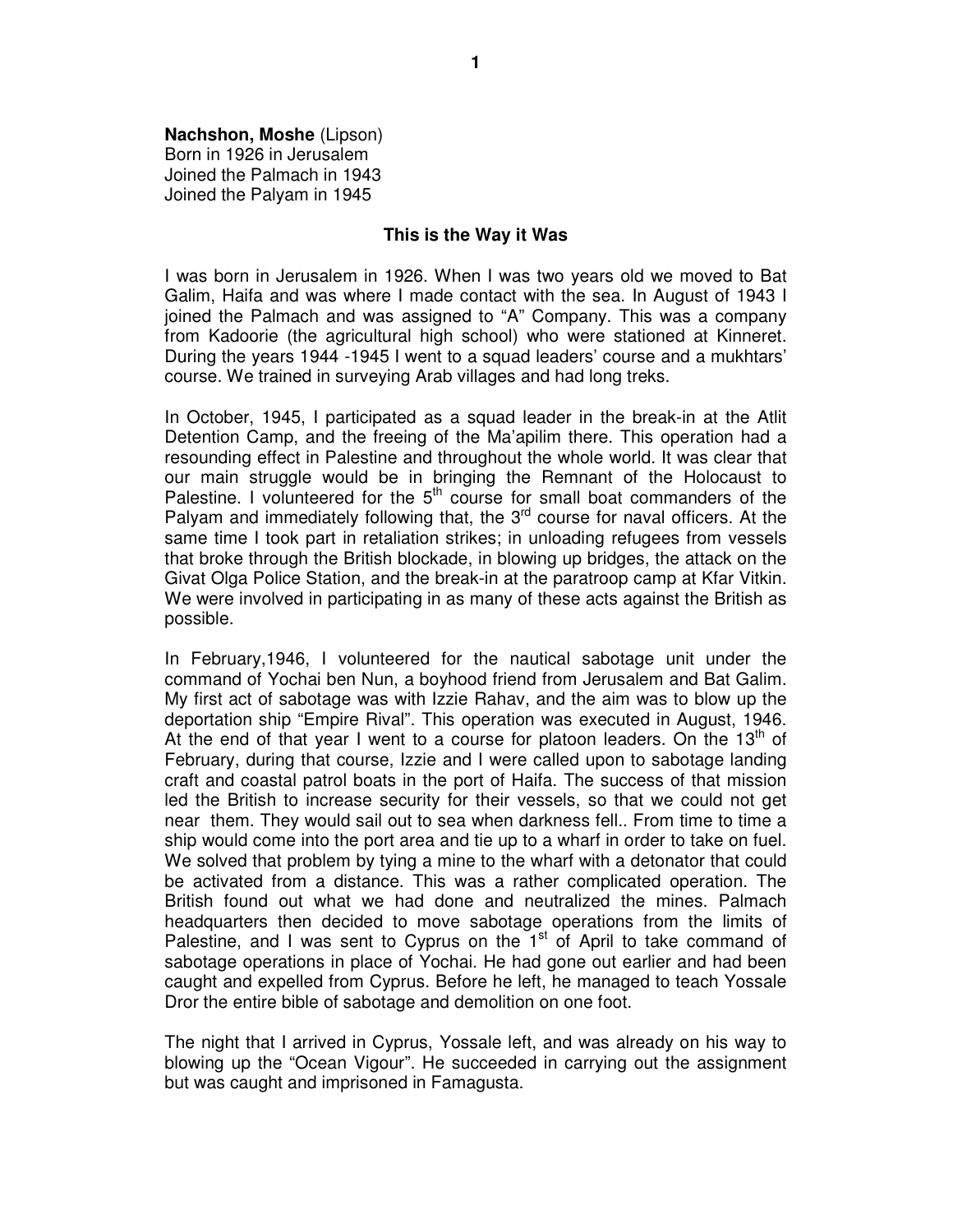We were lucky and also had the opportunity to blow up the "Empire Rival". I gave Bezalel Drori the opportunity to do the job. He had returned from Cyprus with those Olim who arrived on the monthly quota. The "Empire Rival" was blown up after all the Olim had left the ship, and was on its way from Haifa to Port Said. These two explosions caused the discontinuing of immigration from Cyprus, so I had to wait until the British renewed shipments. This period of waiting was spent in digging a tunnel so that we could move people into and out of the camps. We also helped get Yossale Dror out of prison and took care of the American volunteers and Spaniards who were in the camps.

## **Blowing up the "Empire Lifeguard"**

In July, 1947 Aliya was renewed from Cyprus. I intended to return to Palestine on the "Empire Lifeguard" and blow it up in Haifa, after all the passengers had disembarked. There were two important factors to be weighed in planning this operation. One, was that the escape of Yossale Dror had put British agents on alert. They wanted very much to find him from among the Ma'apilim returning to Palestine. The second, was that a Ma'apila had written to her boyfriend in Cyprus describing, in detail, how the "Empire Rival" had been blown up. The envelope of this letter came into my hands, after it had been in the hands of British detectives, and bore stamping by British censors in Jerusalem, Cairo and Cyprus.

We had to figure out a different way of doing the same thing. The biggest problem was how to get explosives onto the ship? I was the only Israeli who was going to board. I had to trust the Ma'apilim or the Americans. With the help of Gandhi (Yehoshua Bernstein) who was a wizard with his hands, we filled tubes of shaving cream with fingers of gelignite. I thought of passing these among the Olim. We put explosives in the wrappings that the Americans carried in their knapsacks. In order not to arouse suspicion, it was decided that people would leave their shirts partly unbuttoned. Two Ma'apilot offered to carry suitcases that had double bottoms, and the spaces between them were filled with gelignite. I counted on young men from the "Ranks of the Defenders" group, who were usually allowed to help the women climb into the trucks, to carry the suitcases.

On the day the ship was supposed to depart the British were extraordinarily careful. The departure time was to be two hours earlier than had been scheduled, and members of "The Ranks of the Defenders" were not allowed to leave the camp. That being the case, I decided that we would not take the two suitcases. One of the girls, a Czech named Malah Salomon (Botzi), gave me a fervent Zionist speech and wanted to continue as planned. So did the redhaired Israeli nurse, Yehudit, who had come along at the very last minute and convinced me to let her take some gelignite on board via the ambulance that was to come from Nicosia. As a result of her ingenuity, she succeeded in getting the material on board the ship.

A hospital tent was erected on the pier and was divided into men's and women's sections. British soldiers made meticulous searches of the bodies of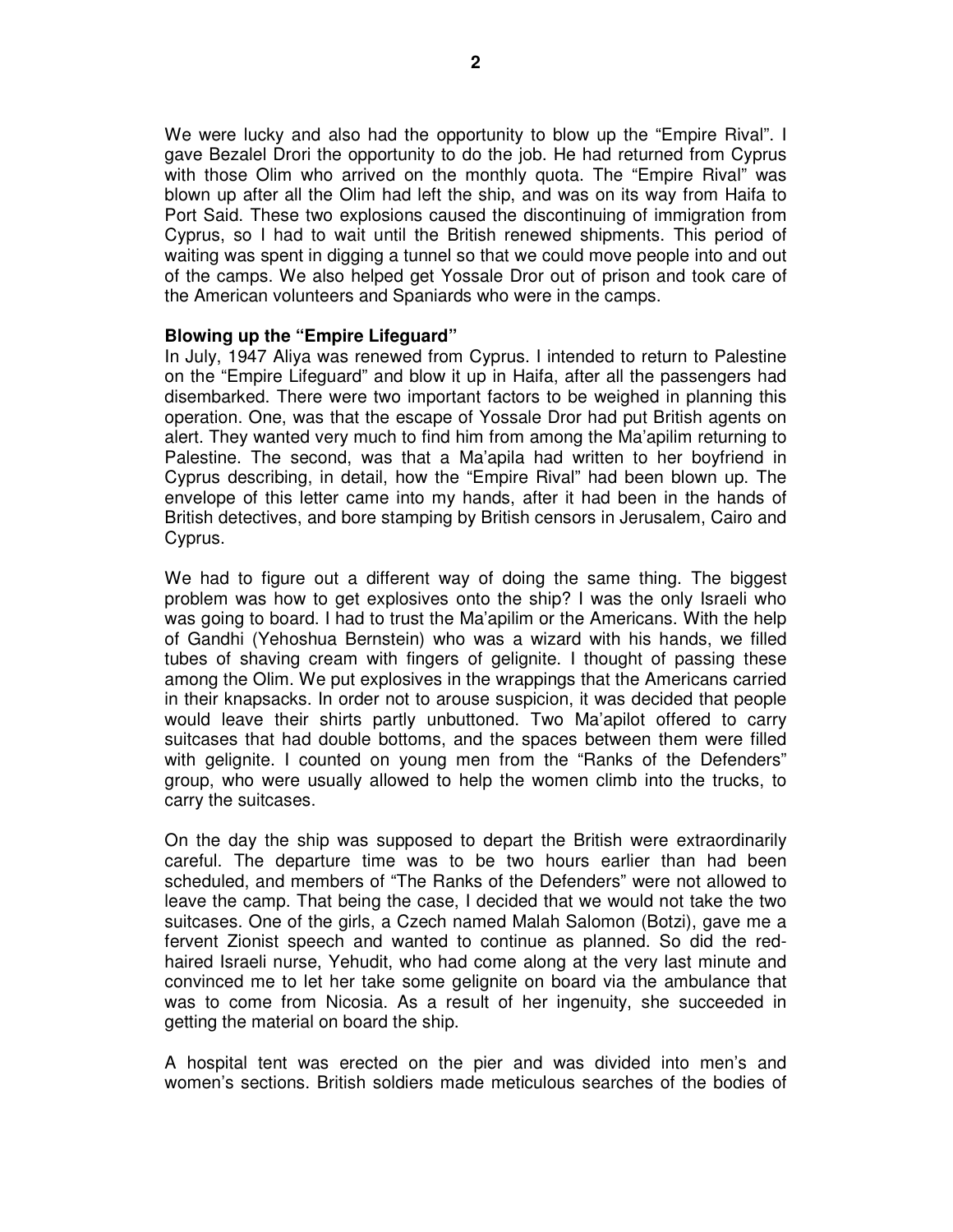the Olim and their packages. I was among the last to board and watched to see if those who carried the explosives, boarded the ship. I saw a British soldier stick his bayonet into the knapsack of a girl and it came out with a wrapping of the kind that we had wrapped the explosives in. Another soldier took a tube of shaving cream and smelled it (we had left some cream at both ends of the tube in case of such an event). The detectives wandered among everyone with a photo of Yossale Dror. The Americans sweated out the waiting and I was positive that something would go awry somewhere and the whole plan would explode. Everyone was loaded onto the trucks and the only thing left was one suitcase with explosives that I would have returned to the camp, if I could have. That was now out of the question. Suddenly, Botzi appeared in front of me, walked over to the suitcase, picked it up and walked to the truck. A British female sergeant walked toward her. The two met and kissed, the sergeant congratulated Botzi on her going to Palestine, took the suitcase from her, and put it onto the truck. I began to believe in miracles!

When everyone was on board the ship, I gathered all the explosives together and prepared the detonators. Two of the Americans, Hugh McDonald and Abbie Rosenberg, helped me. We went down to the lowest hold and I fixed the explosives to the outer wall near the engine room. I then covered everything with an empty sack of flour. All that remained to be done was to come back and activate the detonator's timer, so that when the explosion would occur when the ship was empty. Since so many Olim were involved, the operation could not be kept secret. When I came back on deck, all eyes looked in my direction worriedly. I started singing and encouraged others to join me and that broke the tension.

The ship approached the Bay of Haifa and we stood on deck watching the sun light up the Carmel. I thought that we had at least an hour before we were tied to the pier and unloading of Olim began. I went down and activated the detonators that had a delaying time of two hours. I came back to the deck. Suddenly I hear the sound of the anchor descending into the water and my heart skipped a beat. How long were we going to stay in this spot while acid ate away at the delaying switch? I was responsible for the lives of the 750 Olim who were on this ship. I recalled the tragedy of the "Patria", when 260 Olim drowned not far from where we were at this moment. I had no one with whom to consult and had to act as if everything was all right. I had installed a primitive booby trap to prevent removal of the detonators. I almost thought it better that I tell the captain that his ship was about to blow up.

To keep myself from acting nervously, I didn't look at my watch but asked Hugh McDonald to do so for me. There was still a half-hour before we would blow up. A launch came out to the ship and flew a yellow flag. That meant that this was a medical check. The launch was handed the medical files of the ship and we then proceeded into the harbor. The ship tied up at the pier while all the Olim sang Hatikvah. I had the feeling that the "blowout" was going to be a success. I got off the ship with the last of the Olim and instead of getting onto a bus that would take them to Atlit, I sneaked aside and acted like one of the curious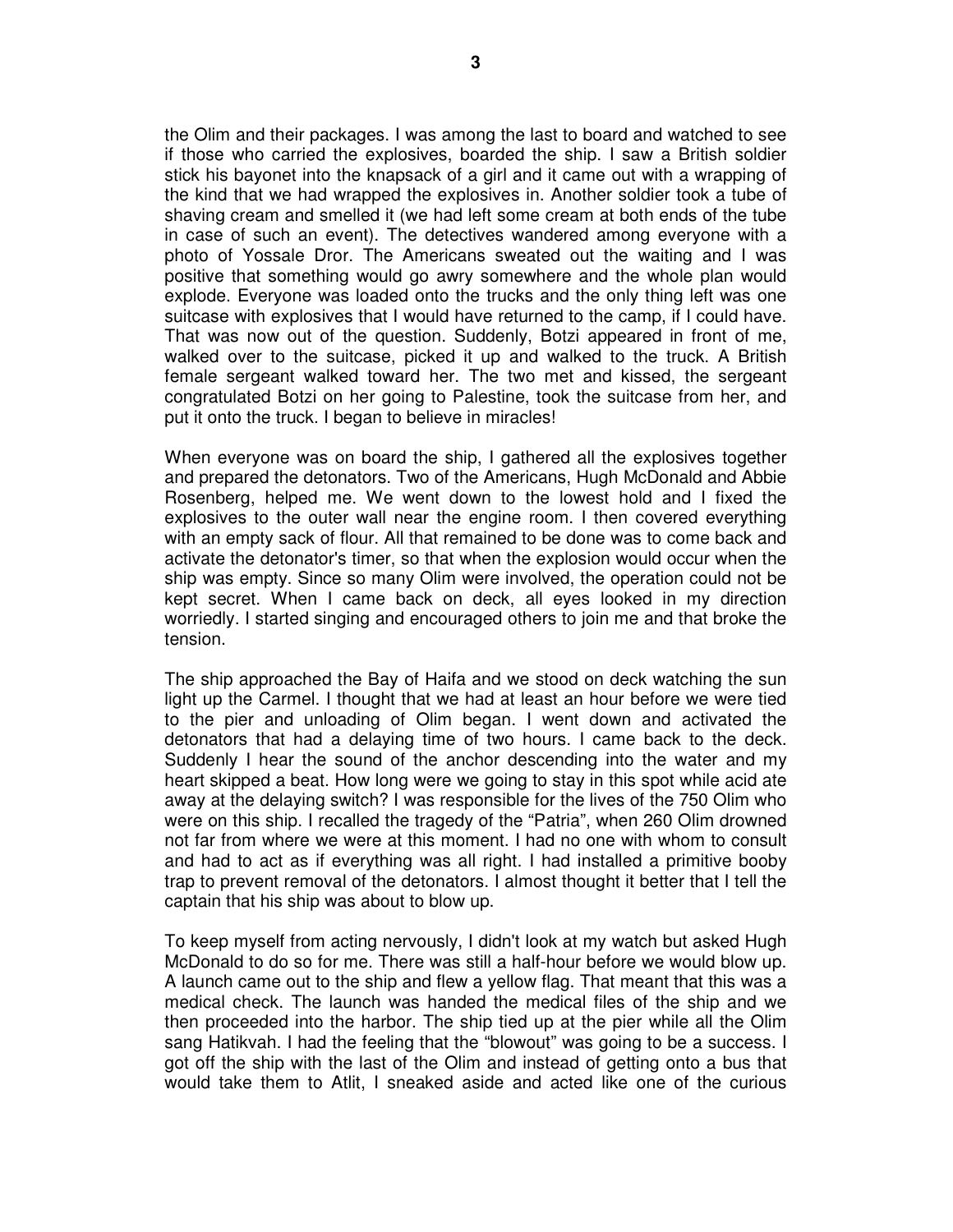onlookers who were standing near a British officer. He chased me away from the spot. When I had left the port area, I heard the bang of the explosion. The "Empire Lifeguard" sank without anyone being hurt. I have attached here a letter that General Sir A. Cunningham, the High Commissioner, sent to the Governor

of Cyprus informing him of the sinking of the vessel.**\***

After the sinking of the "Empire Lifeguard", the last ship to be sunk by the unit that operated in Cyprus, I again operated from Caesarea. We worked on developing devices and methods of demolition and sabotage. With the declaration by the UN, the British fleet ceased to be a threat and our sabotage unit was disbanded.

At the beginning of 1948 I was sent to France to accompany vessels of Olim to Israel. In the village of Therets, in Southern France, I set up a training camp for volunteers from English-speaking countries, on their way to take part in our War of Independence. In May, 1948, Shaul Avigur asked me to set up a sabotage unit to work on enemy's procurement equipment in Europe. At the end of 1948 I returned to Israel accompanying Olim on the vessel "Tampa".

In February of 1949 I was appointed commander of the Naval Sabotage unit at Caesarea (Frogmen). I remained in that position until the creation of the 13<sup>th</sup> Flotilla of the Navy and the unification of the  $13<sup>th</sup>$  Flotilla with that of the attacklaunch unit. In 1952 I transferred from the Navy to the armored forces, and in 1955, went to a course for commanders of armor companies in France. In 1956 I attended the Course for Command and Headquarters Officers. During this course the Kadesh Operation took place and I participated as Communications Officer of the 37<sup>th</sup> Brigade. I was wounded in the night attack on Um Katef. In 1959 I was appointed Commander of the 9<sup>th</sup> Battalion of the  $7<sup>th</sup>$  Brigade.

In 1963 I was sent to the Congo (Zaire) as head of a mission of the IDF and as military attaché. This was to help Mobutu set up his paratroop school. When I returned to Israel in 1965 I was appointed Chief of Staff of the 41st Division, under the command of Avraham Yaffe, with which I fought in the Six Day War. I was discharged from the IDF in December, 1968 with the rank of Colonel.